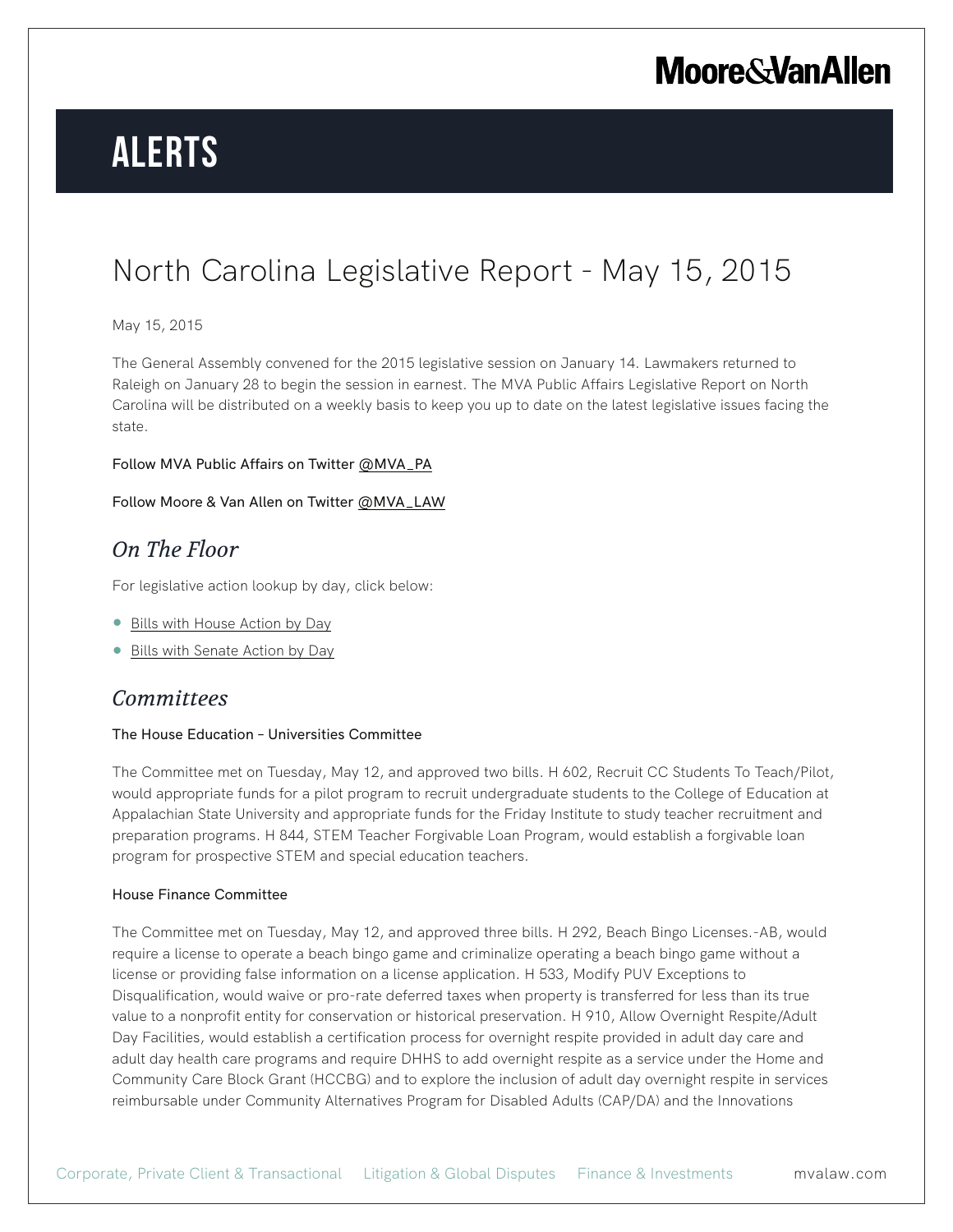## **Moore&VanAllen**

waiver.

#### House Appropriations Committees

The House unveiled the bulk of their two-year budget proposal on Thursday, May 14. Budget subcommittees met throughout the day to debate the plan and take up amendments. Budget writers will continue to work over the weekend and plan to release the full spending plan Sunday or early Monday. A meeting of the full Appropriations Committee is expected on Tuesday with floor votes on Wednesday and Thursday.

#### Senate Agriculture Committee

The Committee met on Tuesday, May 12, to take up one bill. S 513, North Carolina Farm Act of 2015 makes various changes to agricultural, transportation and environmental laws. The bill was given a favorable report in Senate Agriculture as well as Senate Finance and Transportation. The bill now heads to the Senate floor.

#### Senate Health Care Committee

The Committee met on Tuesday, May 12, and approved three bills. H 195, Allow Substitution of Biosimilars, would amend the North Carolina Pharmacy Practice Act to allow for the substitution of an interchangeable biological product. H 437, Create Permit Exemptions/Home Renal Products, would amend the Pharmacy Practice Act to create a pharmacy permit exemption and a device and medical equipment permit exemption for the dispensing and delivery of home renal products and to allow for dialysis facilities to be designated as agents to receive home medications for patients with renal failure. H 158, Jim Fulghum Teen Skin Cancer Prevention Act, seeks to prohibit persons less than 18 years of age from using tanning equipment.

#### Senate Education/Higher Education Committee

The Committee met on Wednesday, May 13, and approved three bills. H 18, Planning Year for CIHSs, would provide for a planning year for establishment of cooperative innovative high schools. H 237, Repeal Personal Ed Plans/Modify Trans Plans, would repeal personal education plans and modify transition plans. H 878, Expand Bd. Of Trustees/Sch. of Science and Math, seeks to expand the membership of the Board of Trustees of the North Carolina School of Science and Mathematics.

### *In The News*

NC Insider: House budget would put a wrench in McCrory's reform effort

Raleigh News & Observer: NC House differs with McCrory on budget plans

Raleigh News & Observer: Details of the NC House budget

Triangle Business Journal: Gov. McCrory makes the case for \$3B in N.C. bond proposals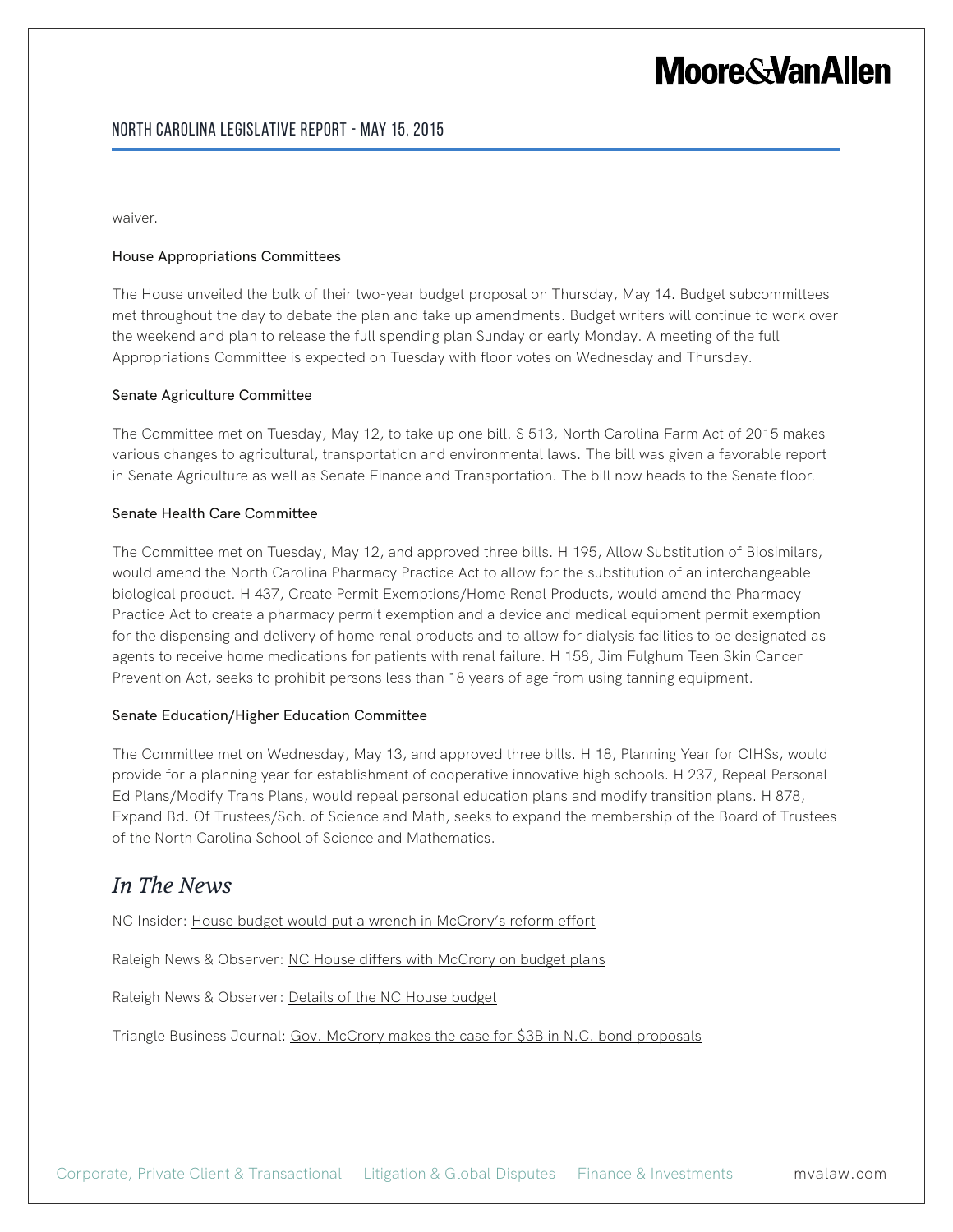## **Moore & Van Allen**

#### North Carolina Legislative Report - May 15, 2015

Charlotte Business Journal: Lots of debate but no solutions on Charlotte's budget gap

Charlotte Business Journal: Judge: Duke Energy's coal-ash fine largest ever for a criminal case in N.C. federal courts

Charlotte Observer: Push to take Charlotte airport control from city gains new life

Charlotte Observer: South Carolina trumps North Carolina in bagging Volvo

### *Calendar*

#### Mon, May 18, 2015

1:00 PM

North Carolina General Statutes Commission, Trust Drafting Committee

Rm 5003, UNC School of Law

2:00 PM

Joint Legislative Program Evaluation Oversight Committee -- CORRECTED

544 LOB

7:00 PM

Session Convenes (House)

House

7:00 PM

Session Convenes (Senate)

Senate

#### Tue, May 19, 2015

9:00 AM

Appropriations (House)

643 LOB